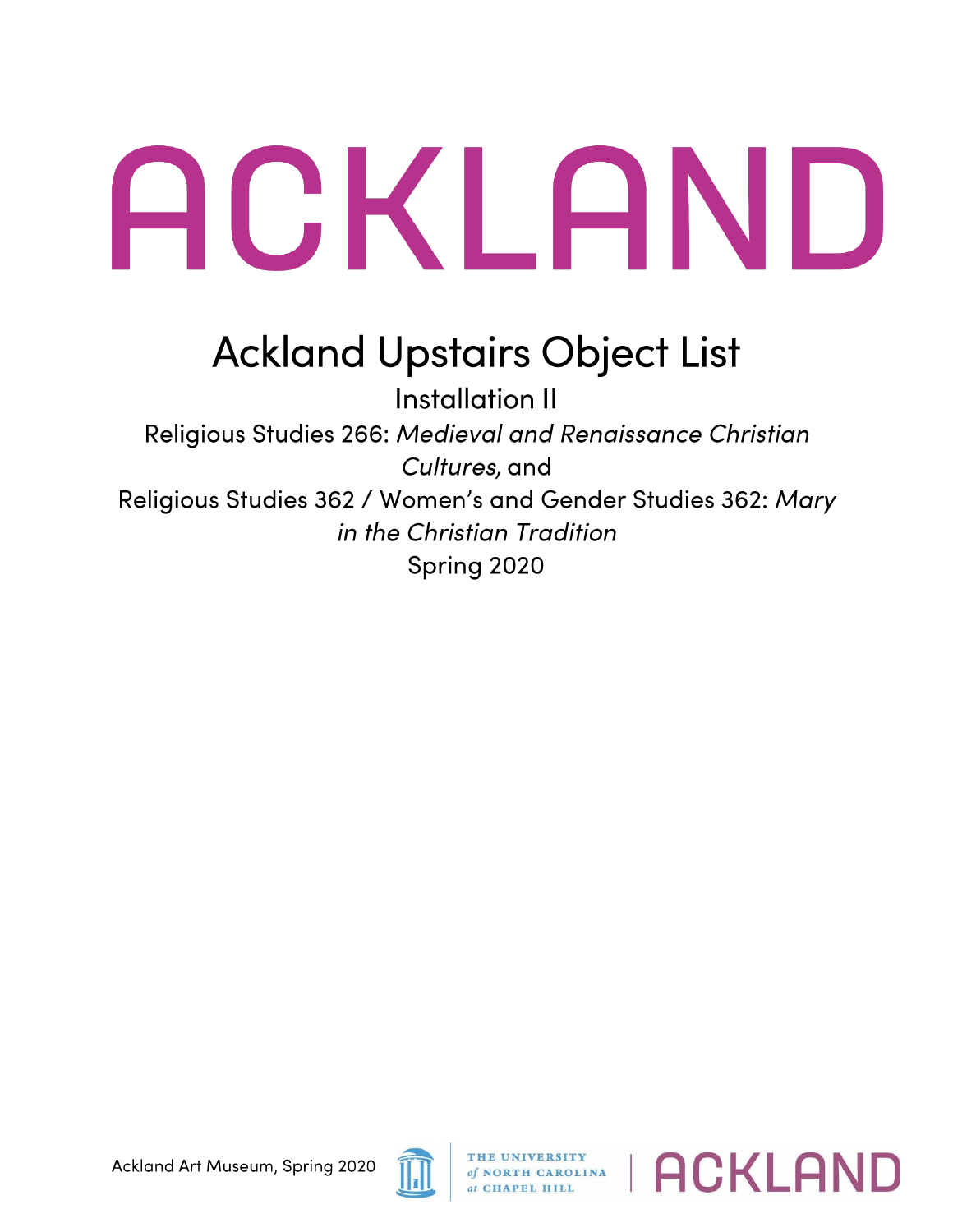| Albrecht Dürer                              |  |
|---------------------------------------------|--|
| German, 1471 - 1528                         |  |
| Ecce Homo, from the Small Woodcut           |  |
| Passion, 1511                               |  |
| woodcut                                     |  |
| Burton Emmett Collection, 58.1.349          |  |
| Albrecht Dürer                              |  |
| German, 1471 - 1528                         |  |
| Pilate Washing his Hands, from the Small    |  |
| <b>Woodcut Passion, 1511</b>                |  |
| woodcut                                     |  |
| Burton Emmett Collection, 58.1.350          |  |
| Albrecht Dürer                              |  |
| German, 1471 - 1528                         |  |
| Christ Carrying the Cross, from the Small   |  |
| Woodcut Passion, 1511                       |  |
| woodcut                                     |  |
| Burton Emmett Collection, 58.1.351          |  |
| Albrecht Dürer                              |  |
| German, 1471 - 1528                         |  |
| Veronica between Saints Peter and Paul,     |  |
| from the Small Woodcut Passion, 1511        |  |
| woodcut                                     |  |
| Burton Emmett Collection, 58.1.352          |  |
| Albrecht Dürer                              |  |
| German, 1471 - 1528                         |  |
| Christ Nailed to the Cross, from the Small  |  |
| <b>Woodcut Passion, 1511</b>                |  |
| woodcut                                     |  |
| Burton Emmett Collection, 58.1.353          |  |
| Albrecht Dürer                              |  |
| German, 1471 - 1528                         |  |
| The Crucifixion, from the Small Woodcut     |  |
| Passion, 1511                               |  |
| woodcut                                     |  |
| Burton Emmett Collection, 58.1.354          |  |
| Master of San Jacopo a Muciano              |  |
| Italian, active 1380 - 1400                 |  |
| Virgin and Child Enthroned, with Saint John |  |
| the Baptist and Three Other Saints, c. 1400 |  |
| tempera on panel with carved wood frame,    |  |
| gilt and painted                            |  |
| Anonymous Gift, 2014.15.1                   |  |



## *A N* **ARPARALISM CAROLINA | ACKLAND**